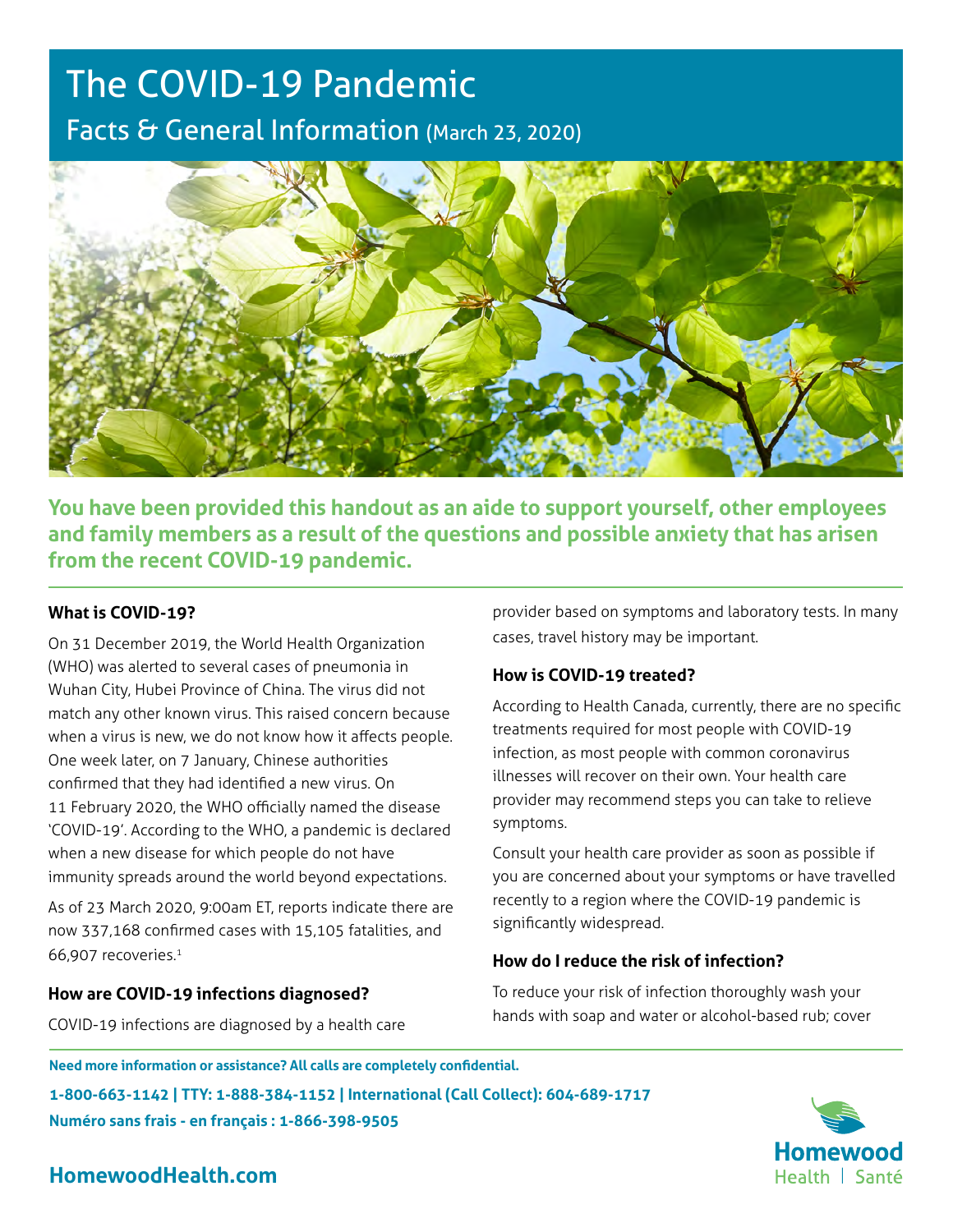# **Facts & General Information** (March 23, 2020)

your nose and mouth when coughing and sneezing with a tissue or flexed elbow; avoid close contact with anyone with cold or flu-like symptoms; thoroughly cook meat and eggs and have no unprotected contact with live wild animals. The Government of Canada has issued an official global travel advisory, recommending avoidance of all non-essential travel outside Canada until further notice.

# **What is social distancing? How does it help?**

Social distancing measures are a way to minimize COVID-19 transmission in the community. This means minimizing close contact with others during the peak of a pandemic. We should plan for actions we can take if we need to reduce the spread of infection in places where we gather.<sup>2</sup> The virus can easily spread in dense places; in a packed subway car, for example, or at a rally or entertainment event. Social distancing refers to measures that are taken to increase the physical space between people to slow the spread of the virus. Examples include working from home, school closures and the postponement or cancellation of mass gatherings, such as sporting events, conferences and other events. Social distancing helps to slow the transmission of the virus. This in turn lessens the burden on the Canadian healthcare system.

The WHO have posted the following quick tips on how to best protect yourself from risk of infection:3

#### **1. Wash your hands frequently**

Washing your hands with soap and water or using alcohol-based hand rub kills viruses that may be on your hands.

#### **2. Maintain social distancing**

When someone coughs or sneezes they emit small liquid droplets from their nose or mouth which may contain virus. If you are too close, you may breathe in the droplets.

#### **3. Avoid touching eyes, nose and mouth.**

Hands touch many surfaces and can pick up viruses. Once contaminated, hands can transfer the virus to your eyes, nose or mouth. From there, the virus can enter your body and can make you sick.

## **4. Practice respiratory hygiene.**

Droplets spread the virus. By covering your mouth and nose with your bent elbow or tissue when you cough or sneeze, you protect the people around you from viruses such as cold, flu and COVID-19.

# **5. If you have fever, cough and difficulty breathing, seek medical care early.**

National and local authorities will have the most up to date information on the situation in your area. Calling in advance will allow your health care provider to quickly direct you to the right health facility. This will also protect you and help prevent spread of viruses and other infections.

#### **How is Canada monitoring the situation?**

The Public Health Agency of Canada is working with international partners, including the World Health Organization, to actively monitor the situation. Canada's Chief Public Health Officer is in close contact with provincial and territorial Chief Medical Officers of Health to ensure that Canada is prepared to rapidly identify and manage COVID-19.4 As of 20 March 2020, the Government of Canada has taken several measures to control our borders including a ban on foreign nationals from all countries except the United States from entering Canada. This measure does not apply to air crews, travellers arriving in Canada in transit to a third country, Canadian permanent residents, diplomats or immediate family members of Canadian citizens.

The Canadian Government has closed the U.S. and Canadian border to all non-essential travel effective Saturday 21 March 2020.

International flights will be directed to four primary airports, including Calgary, Montreal, Toronto and Vancouver international. This measure will not affect domestic flights or flights from the U. S. and sun destinations such as Mexico and the Caribbean.

#### **Canada will also implement measures at airports to:**

- increase and strengthen health screening
- increase signage throughout arrival areas to encourage travellers to follow the latest public health guidelines

The Government of Canada has also introduced several economic and financial plans to support those directly impacted by the COVID-19 pandemic. For detailed information on Canada's economic recovery plan, please check the following website:

[https://www.canada.ca/en/department-finance/economic](https://infographics.channelnewsasia.com/covid-19/map.html)[response-plan.html](https://infographics.channelnewsasia.com/covid-19/map.html)